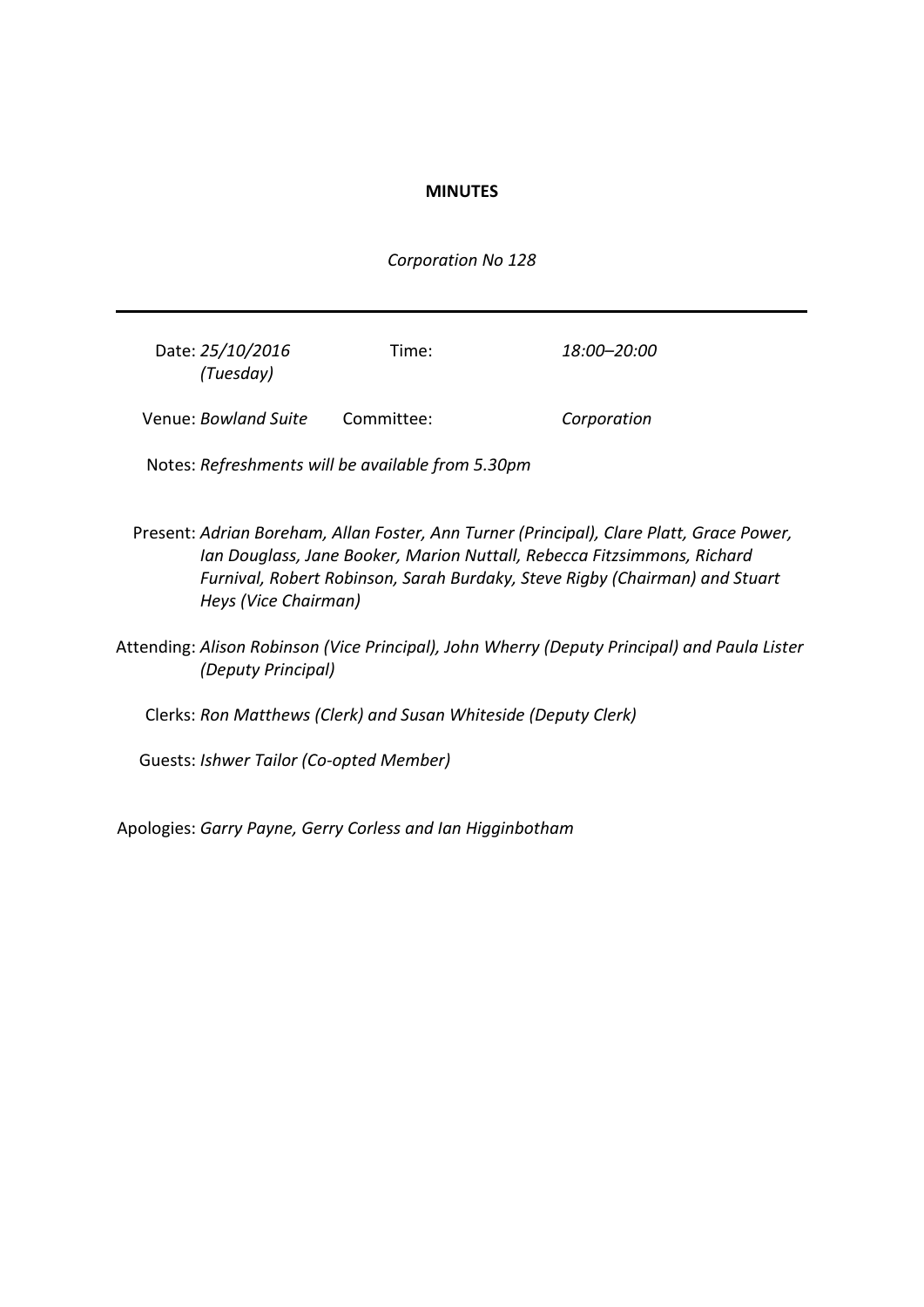### *Public* Minutes

Item number: (and category) Item description:

#### **90.16** *Decision Attendance of Co-opted Members of Committees and College Management*

Standing Order 13 states that:

*As a matter of policy all meetings of the Corporation and its Committees will be held in private. The agendas and minutes and supporting papers of its public business will be made available to the general public.*

## *However:*

*(a) The Principal shall be authorised to invite members of staff to attend in their employed capacity for both public and confidential business as appropriate and in accordance with Standing Order 25.*

*(b) The Corporation however, may exclude members of staff from attending any business that it deems necessary.*

*(c) Attendance by other persons shall be at the discretion of the Corporation following advice from the Principal or Clerk.*

However, the Corporation does encourage Co-opted Governors to attend and take part in the discussion and debate.

## **Resolved:**

**That Management be in attendance for the public and confidential agenda items.**

#### **91.16** *Apologies for Absence*

*Record*

Apologies had been received from Garry Payne, Gerry Corless and Ian Higginbotham.

Rebecca Fitzsimmons had sent apologies that she was only able to attend part of the meeting and left at 19.00.

Co-opted Committee member, Ishwer Tailor left the meeting at 19.42.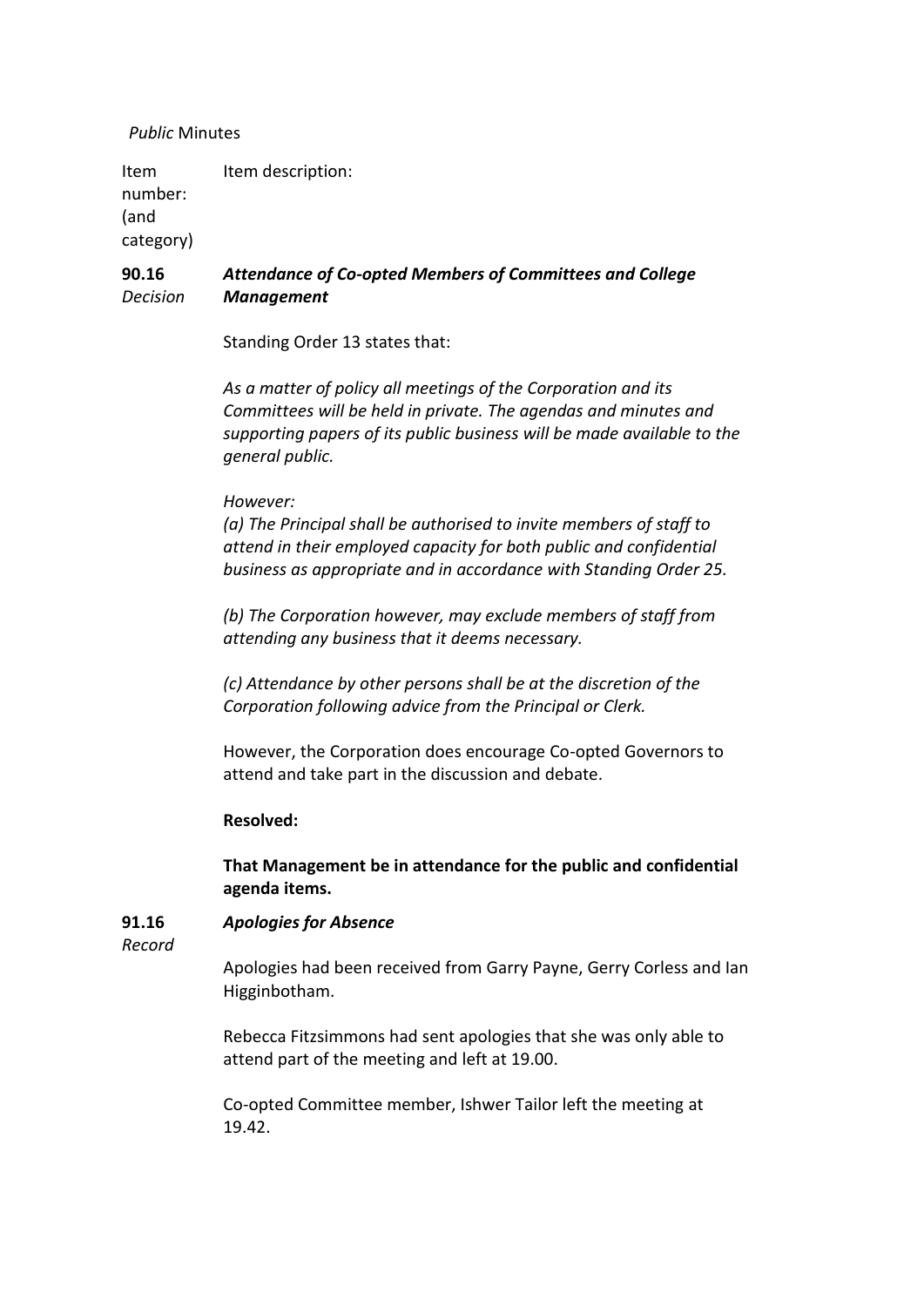#### **92.16** *Public Minutes of Previous Meeting*

*Decision*

The public minutes of meetings number 126 & 127 held on Tuesday 27 September 2016 and Tuesday 4 October 2016 published on the extranet were agreed and signed as a true and correct record of the meeting.

#### **93.16** *Declarations of Interest*

*Record*

There were no declarations of interest made in respect of items on the public agenda.

#### **94.16** *College Academic Performance 2015 / 2016*

*Decision*

The Vice Principal's presentation on the academic performance of the College for 2015 / 2016 fed into the majority of the items and was referred to throughout the meeting and is minuted under the relevant minute items.

The presentation assisted Corporation in its decision making for the assurance statements on Academic Higher Education required by the Higher Education Funding Council (HEFCE)

# **Resolved:**

# **That the Academic Performance Presentation be received.**

**95.16**

# *Appointment of Student Governor*

*Decision*

The College Students Union had nominated Grace Anne Power to be the second Student Governor on the Board for the academic year 2016 / 2017.

Corporation was pleased to welcome her to the Board.

## **Resolved:**

# **That Corporation endorse the appointment of Grace Power as a student Governor for the academic year 2016 / 2017.**

#### **96.16** *Minister for Apprenticeships & Skills Termly Letter*

*Information*

Corporation gave consideration to the first termly letter to colleges from the new Minister for Apprenticeships and Skills, Rt Hon Robert Halfon MP.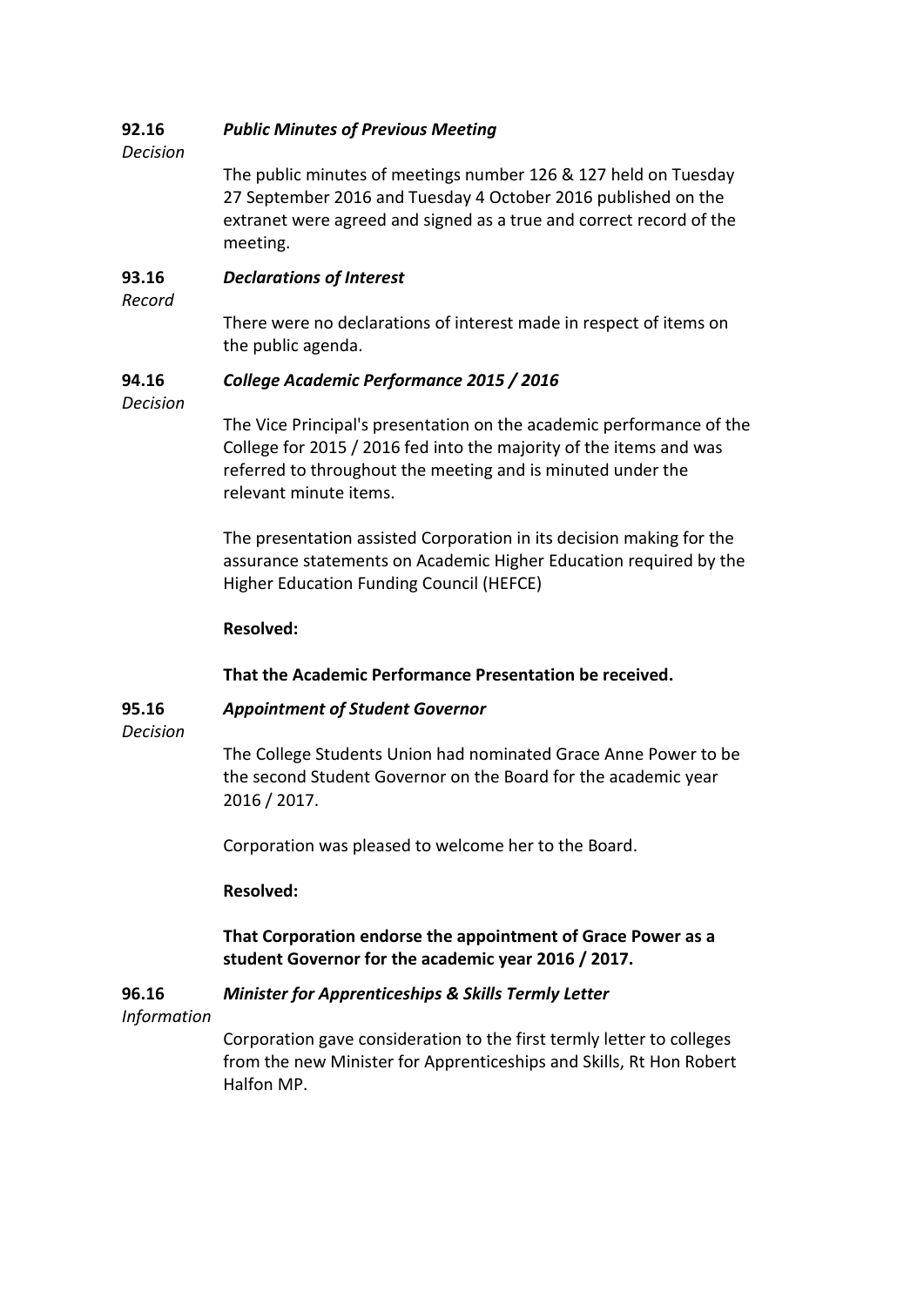His discussion points included:

The introduction of the apprenticeships levy and the new Post-16 Skills Plan.

Better links and improved consistency for the benefit of young people and adults throughout their education journey.

Apprenticeships, for some, being a more relevant alternative to university and important that this message be fully recognised across society.

The further education sector having a crucial role to play in improving social mobility. This included the significant funding of £544m being allocated to providers to support disadvantaged young people.

A need for staff to receive gender identity awareness training and take steps to promote trans equality.

Lord Sainsbury's report on Technical Education, along with the Post-16 Skills Plan.

Literacy and numeracy GCSE tuition in Colleges and a recognition of the effect on post-16 pass rates.

Area reviews, a recognition that delivering on changes will be challenging, requiring strong leadership and a commitment to working collaboratively. A range of support, both financially through the Restructuring Facility and Transition Grants and through access to guidance and expertise.

In particular, Corporation made comment on the impact to Colleges in the requirement to put students through Maths and English exams who had not achieved GCSE Grade C or above.

### **Resolved:**

**That the letter be received.**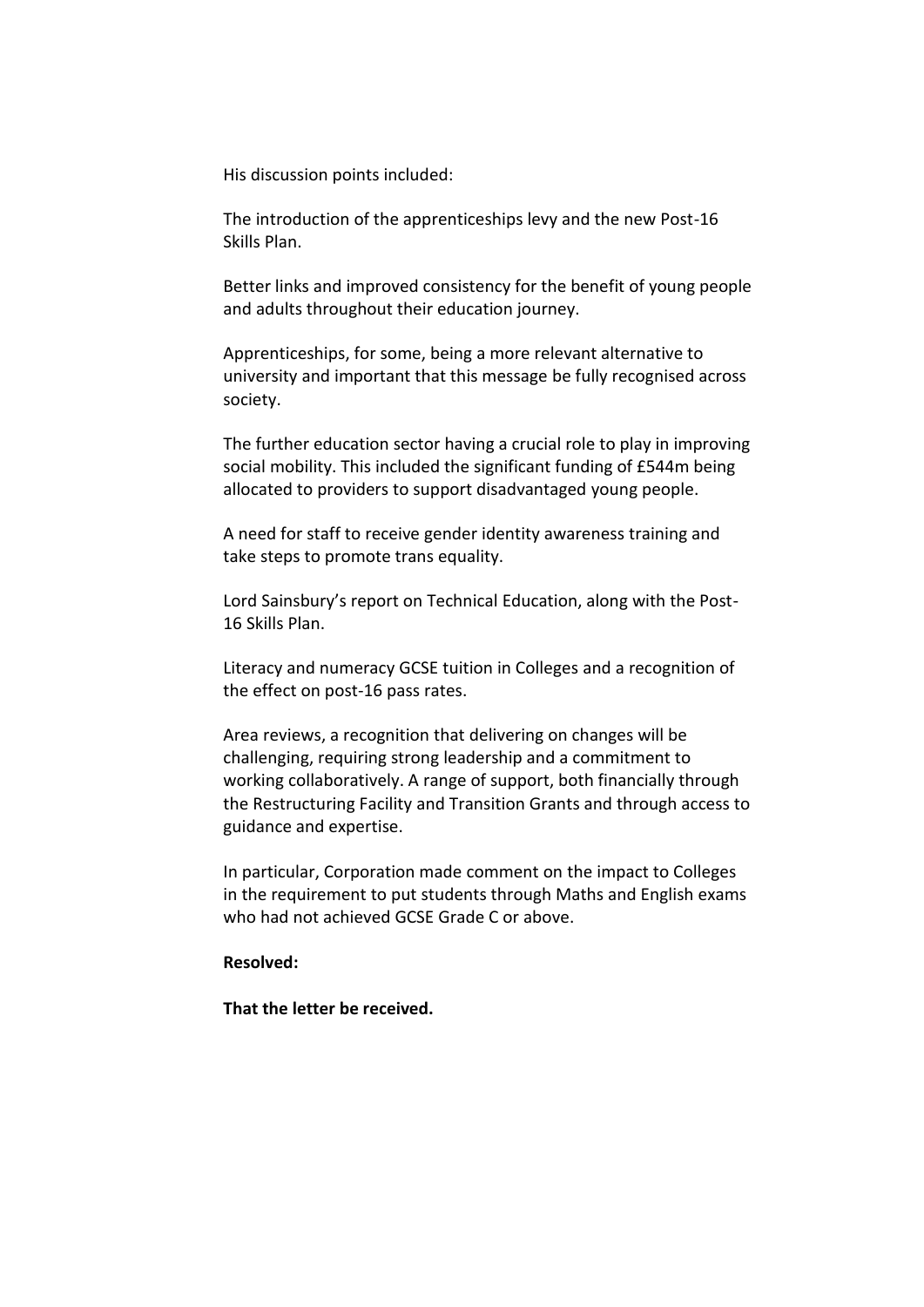#### **97.16** *Association of Colleges Policy Update*

*Information*

Corporation gave consideration to the Association of Colleges Policy Update which gave an overview of developments from July 2016 to September 2016 which included:

**A new Prime Minister** taking office and associated restructure **The creation of the Department for Education** which brought together schools, colleges and universities into one department **BREXIT** - the Department for Exiting the European Union (DEEU) and the Department for International Trade (DIT) had been created **The Autumn statement was** scheduled for 23 November **Apprenticeships -** The planned approach on the new apprenticeship funding system will start with the levy in 2017, and on the new Register of Apprenticeship Training Providers (RATP) which will list the organisations able to receive public funds for training. **Grammar Schools** - The government plans to open new grammar schools and allow existing ones to expand.

**Sainsburys Report and post 16 Skills Plan** - The Sainsbury report set out 34 recommendations to implement a "coherent technical education option" with two modes of learning (employment-based and college-based), a single common framework of employer designed standards and 15 routes for young people. The skills plan proposed an extension to IFA's remit so that it becomes the Institute for Apprenticeships and Technical Education. A timetable suggested procurement of new qualifications by 2018, pathfinders by 2019 and teaching from 2020.

**College Insolvency Consultation** -Proposals include the extension of existing commercial insolvency rules to FE corporations combined with the introduction of a new special administration regime which would override them.

**Higher Education** - the HE Bill 's progress means that potentially the reorganisation of HE regulation will take place by 2018. At that point HEFCE will be replaced by the Office for Students (OfS) and UK Research and Innovation (UKRI).

**GCSEs** - AoC has argued that forcing students to do resits is demoralising and that a better alternative would be fit for purpose English and maths qualifications.

**Area reviews -** To date no reports had been published, though the process continued to prompt new mergers, conversions and restructuring proposals.

## **Resolved:**

**That the AOC Policy Update be received.**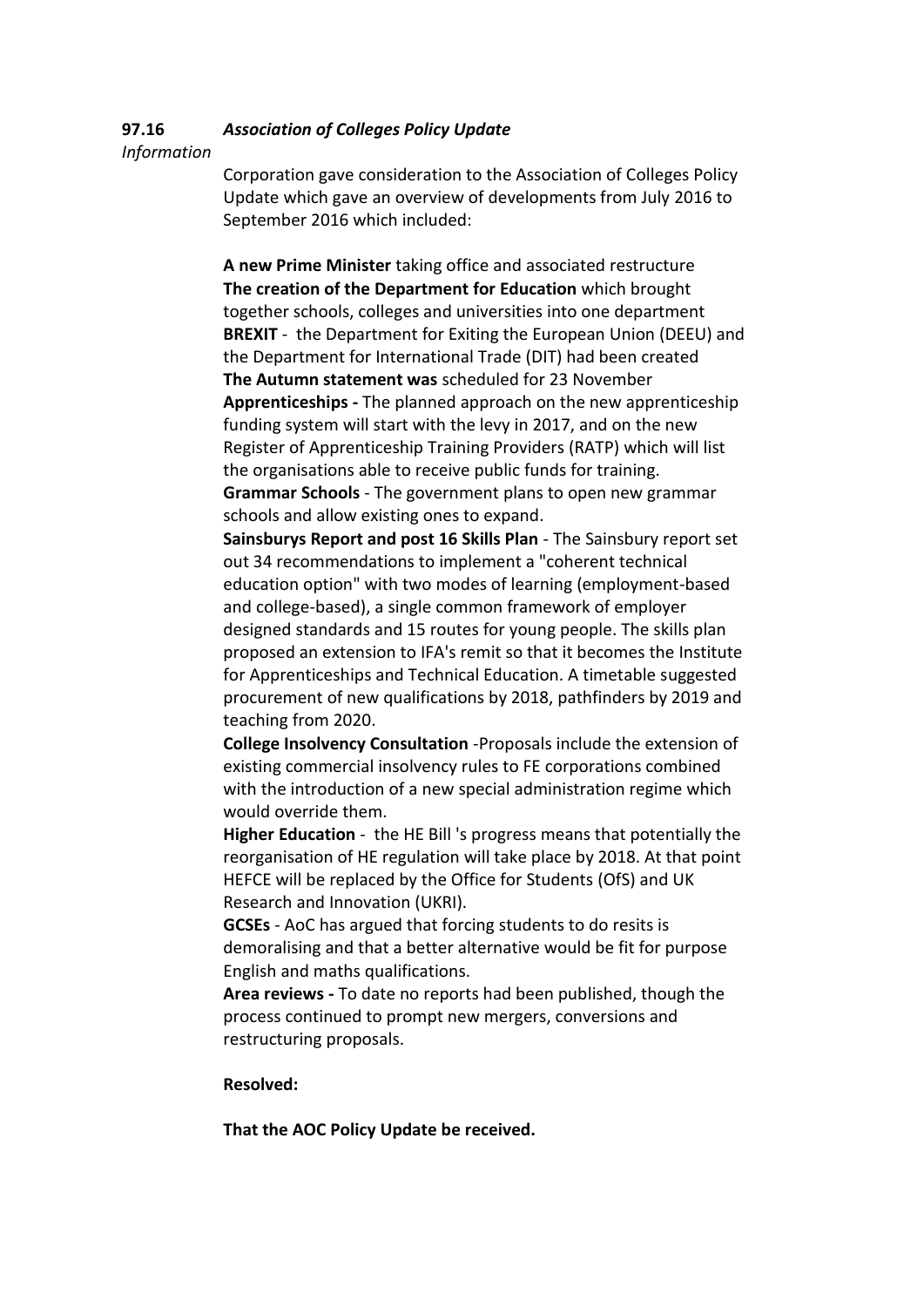#### **98.16** *Higher Education Reports*

*Decision*

Corporation gave consideration to the reports on the provision of Higher Education at the College for the last academic year alongside the relevant part of the Review of 2015 / 16 presentation by the Vice Principal. Analysis in the reports included a range of data breakdowns to check where good practice was, underperformance and performance in relation to protected charateristics. The reports also outlined improvement actions.

Governing Bodies were now required, each year, to make an assurance statement in relation to the provision of Higher Education which needed to be submitted to HEFCE prior to 1 December. Slides from the Vice Principal's presentation provided summaries and, together with the detailed reports and discussion with management, provided sufficient information for Governors to agree the assurance statements.

The reports were as follows:

**HE End of Year Performance Data HE Annual Monitoring Report -** completed for submission by 18 November **Student Voice End of Year Report; HE External Examiner Report 2015 - 2016; HE External Examiner Report 2015 - 2016 Appendix 1; HE Student Destination Analysis; Annual Research Report 2015 - 2016; HEFCE Assurance Statement; HEFCE Assurance Statement - Appendix 1; HEFCE Assurance Statement - Appendix 2.**

HE Performance was 85% meeting strategic target. 57% was at high grade, which was a 9% increase on the previous year.

The National Student Survey (NSS) for HE indicated overrall satisfaction of 84% which was 1% up on the previous year. Further detail exposed the lower satisfaction scores and Corporation received explanations and further information from Management. In response to Corporation questions, clarity was provided on the responses to the survey question on assessment and feedback (79% satisfaction). The main comments were around feedback response times. Management were reviewing timing and volume of assignments.

Members asked if there was a correlation between academic results, satisfaction and destinations and were informed there was. Overall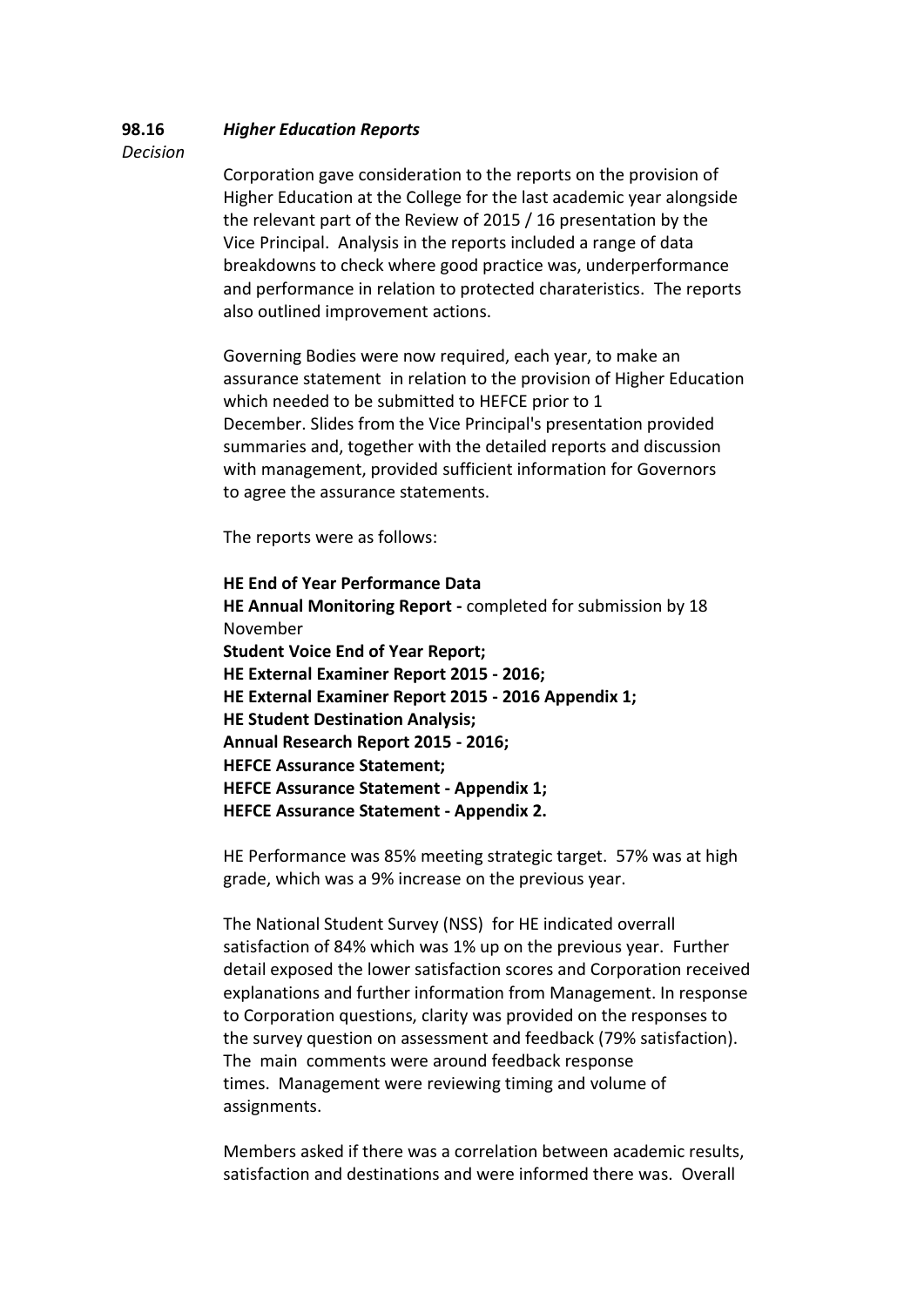the area of main concern was Animal Studies which recorded lower figures for all these parameters.

Corporation noted this information was in the public domain and was part of the key information set available to those considering applying to the College.

Corporation was assured that management drilled down into the data and action plans were in place.

There had been 20 external examiner reports, which covered all HE areas, from which there were 4 essential items to action, three of these relating to Uclan and only 1 to the College. It was confirmed external examiners do meet students. Some good practice was highlighted, Corporation received assurance that this was shared. College was part of an Association of Colleges (AoC) funded project looking at HE in FE and was working on innovative ideas and identifyimg and sharing good practice. A staff conference was

being arranged to bring together initatives and share amongst staff.

The HE Destinations Report indicated a high rate of positive outcomes but for Equine, Animal Studies and Veterinary Nursing the progression to positions linked to their qualification, known as 'Graduate Prospects' was low. The main issue was Animal Studies. Veterinary Nursing only scored at 11% (100% positive outcomes) but this was because veterinary nursing was not officially recognised as a graduate profession. Actions were ongoing to address this and the RCVs was currently lobbying for recognition.

Research Income of £54k was above target and other targets were mostly exceeded.

Corporation noted key areas for improvement being:

- Year 1 retention and achievement, specifically part time online students.
- Achievement outcomes for Animal Studies and Teacher **Training**
- Following discussion Corporation agreed the HEFCE Governance Assurance statements:

Corporation confirmed that for the 2015 / 2016 academic year they could agree the assurance statements:

 The governing body has received and discussed a report and accompanying action plan relating to the continuous improvement of the student academic experience and student outcomes. This included evidence from the periodic review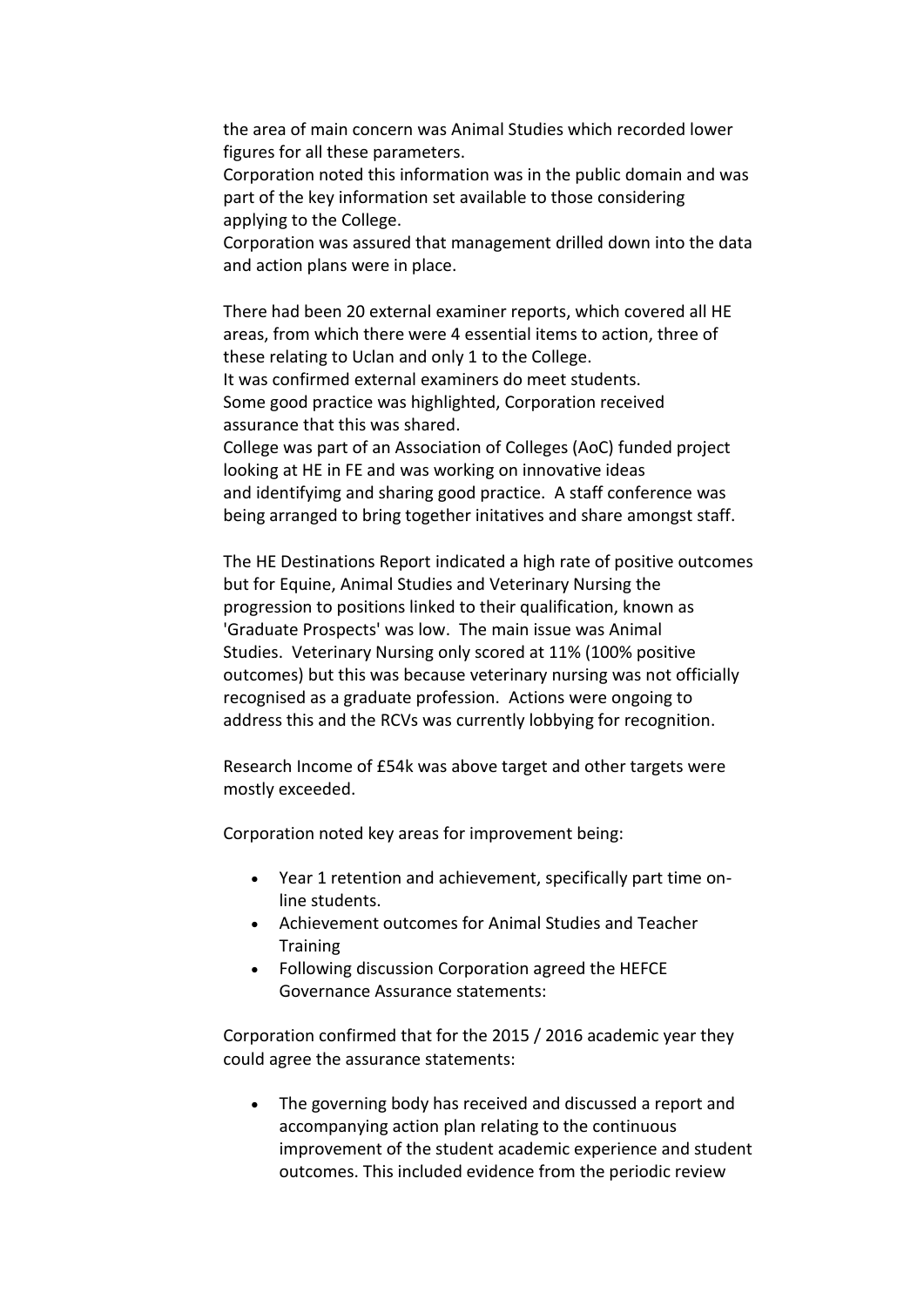processes, which fully involved students and included embedded external peer and professional review.

• The methodologies used as a basis to improve the student academic experience and student outcomes are, to the best of our knowledge, robust and appropriate.

### **Resolved:**

### **i That the Higher Education Reports be received**

**ii That the Assurance statements be signed by the Principal and submitted to HEFCE.**

#### **99.16** *Further Education Reports*

*Decision*

Corporation gave consideration to the Further Education Performance Reports for 2015/2016.

### **14-16 Performance**

The Vice Principal gave an overview of the 14-16 provision in the College. Members noted significant growth in the area with a large number of home-schooled learners (78 up from 8 in 2014/15) accessing the College for Maths and English GCSE education.

Achievement including English and Maths was 78.3% and excluding Maths and English was 85%. Five out of six College areas achieved a 100% pass rate. Responses to the student survey indicated high satisfaction.

Corporation commented that the 14-16 SAR provided insight into delivery in this area and noted that College succesfully engaged learners who were often demotivated at school. Home-schooled learners were assessed on entry to College which had resulted in some undeclared learning difficulties being picked up. Members questioned the value of the provision in terms of Colleges strategic direction and were pleased to hear there was good progression onto general FE in the College and opportunities to promote the Myerscough brand and reputation.

The 14-16 provision was not subject to Ofsted inspections.

**FE Performance** - Achievement including English and Maths was 84.9% and excluding Maths and English was 89.4%. Areas targeted for intervention were Equine, Animal Studies and General Education. Corporation received detail of the concerns and actions planned.

GCSE English results were 27% which appeared low but were high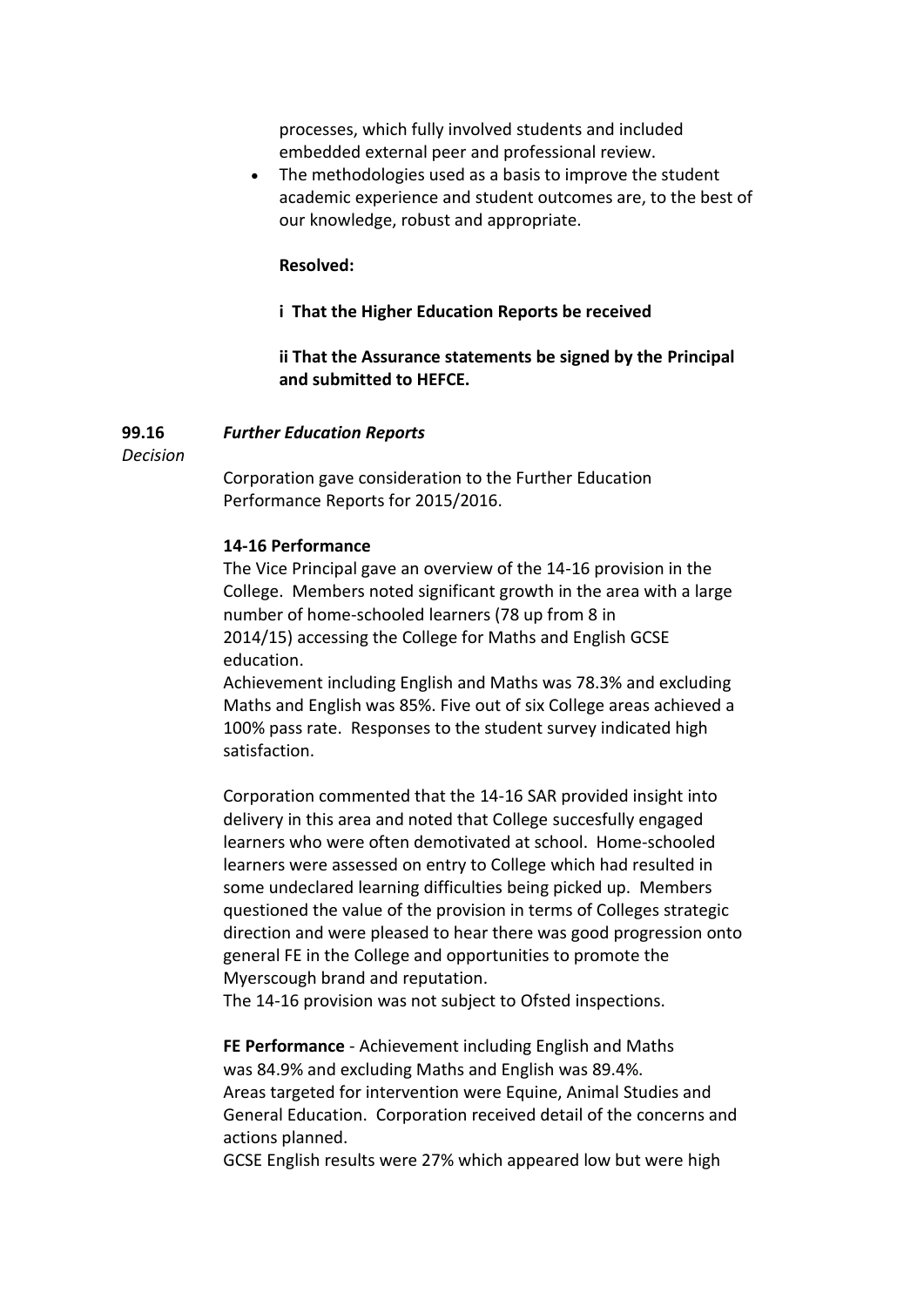compared to other Colleges in Lancashire and significantly above the national average (following appeals this has been increased to 30%). GCSE Maths was disappointing at only 5% success. Corporation questioned management vigorously on the performance in maths. The strategy to put students on a higher tier paper which had not benefited the learner or the College and would be abandoned. Overall GCSE success at Grade C or above was lower than aspirations. However the results did show that though not achieving the Grade C learners were showing improved grades to the grade they had entered College with. It was confirmed levels of deprivation were high at Myerscough compared to other land based Colleges. Diagnostic assessments informed teaching practice. 49% of students came to Myerscough without Maths Grade C GCSE. The new grading 1-9 scale for maths was identified as an issue. LANDEX had given positive feed back on the teaching of GCSEs in the College but did indicate improvements could be made in teaching exam techniques.

#### **Resolved:**

**That the FE Performance report be received.**

#### **100.16** *Apprenticeships and Skills Reports*

*Decision*

Corporation gave consideration to the performance of Apprenticeship and Skills for 2015/2016.

Overall success showed improved performance at 71% which was at national benchmark. The result for timely performance was 53.7%. Timely performance indicates those who complete within 90 days of their expected end dates. It was clarified the discrepancy between the two results was explained through final completion of those from the data cleansing exercise, as previously minuted, and poor performance in English and Maths.

Corporation noted rigorous monitoring of withdrawals evidenced through the reports.

Employer Voice and Learner Voice - Results from the surveys were used to identify areas where satisfaction was lower than the College found acceptable which would be analysed and a way forward agreed.

Learner survey feedback data indicated high satisfaction. There were actions around the induction survey and the PREVENT Agenda and British Values.

Employer survey data indicated high satisfaction endorsed through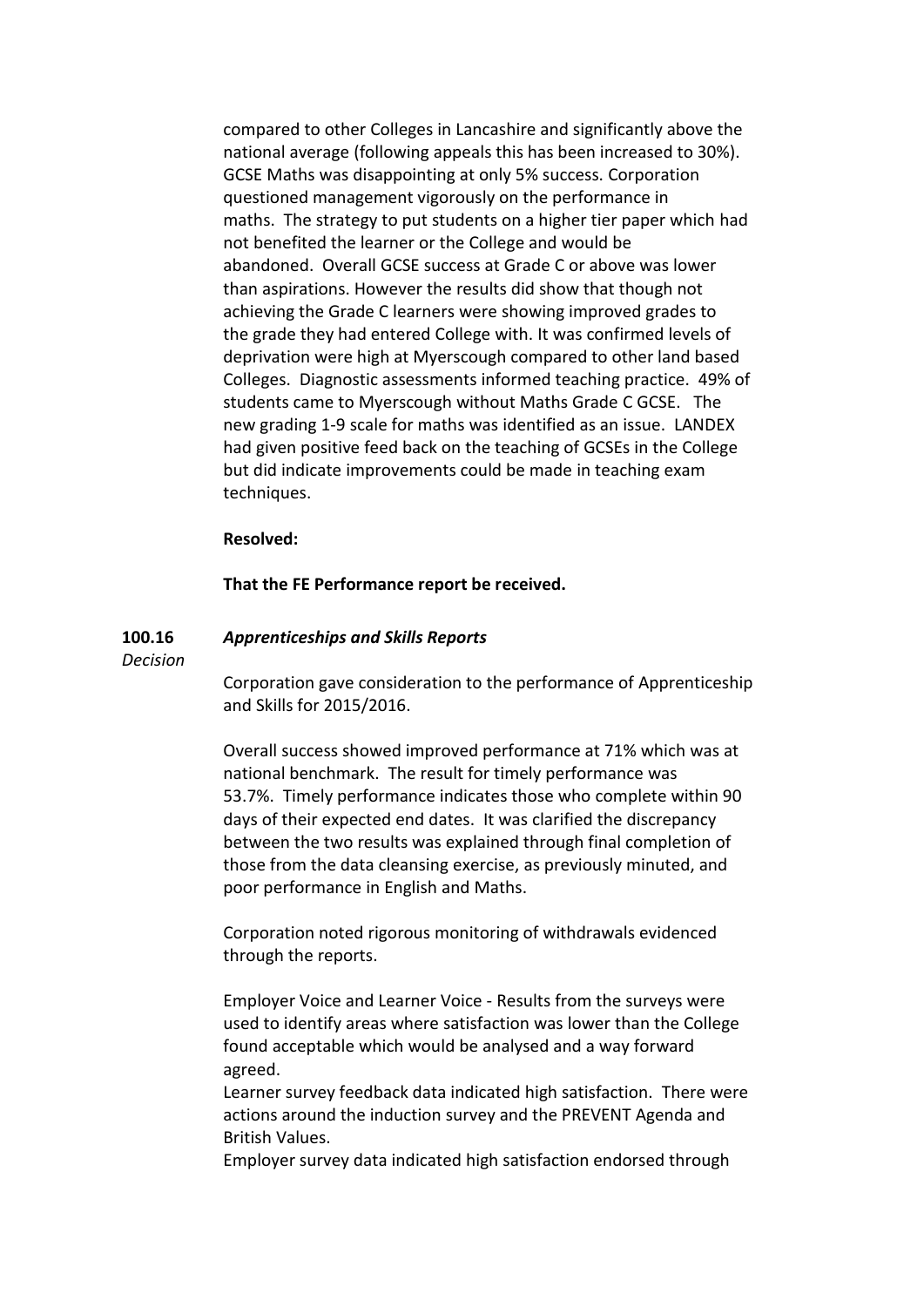comparison with other Colleges.

Weekly and monthly reporting is taking place to drive recruitment and increase the number of active businesses. A full monthly breakdown of 16-18, 19-23, and 24 plus learner recruitment against applications in the system was being closely monitored with growth targets in areas of low cohort sizes e.g. floristry, animal and equine.

# **Resolved:**

**i That the Apprenticeships and Skills performance report be received.**

**ii That the Employer Voice and Learner Voice Report be received.**

#### **101.16** *Student Destination Data Report*

*Decision*

Corporation gave consideration to the Student Destination Report which was based on the intended destinations of all FE students in 2015 / 2016.

From 1,275 destinations collected there was 96.3% positive progression.

83% of FE students progressed to more educational provision and apprenticeships.

62% progressed to Myerscough provision.

18.4% progressed to HE.

96% positive destinations for LDD and 97% positive destinations for high needs funded learners.

95% satisfaction with career advice.

Corporation noted intentions to improve FE to HE internal progression.

# **Resolved:**

# **That the Destination Data Report be received.**

#### **102.16** *Learner Voice 2014 / 2015*

*Decision*

Corporation gave consideration to the FE learner Voice end of year report for 2015 / 2016 which contained details of the way the College collects and acts on learner feedback. Corporation commented that the percentage of students who say assessments are clear (87%) was below College target. Further analysis had indicated that areas in Equine and Animal Studies were targeted for actions.

Corporation gave consideration to the HE National Students Survey (NSS) for 2015 / 2016. Myerscough has exceeded the Colleges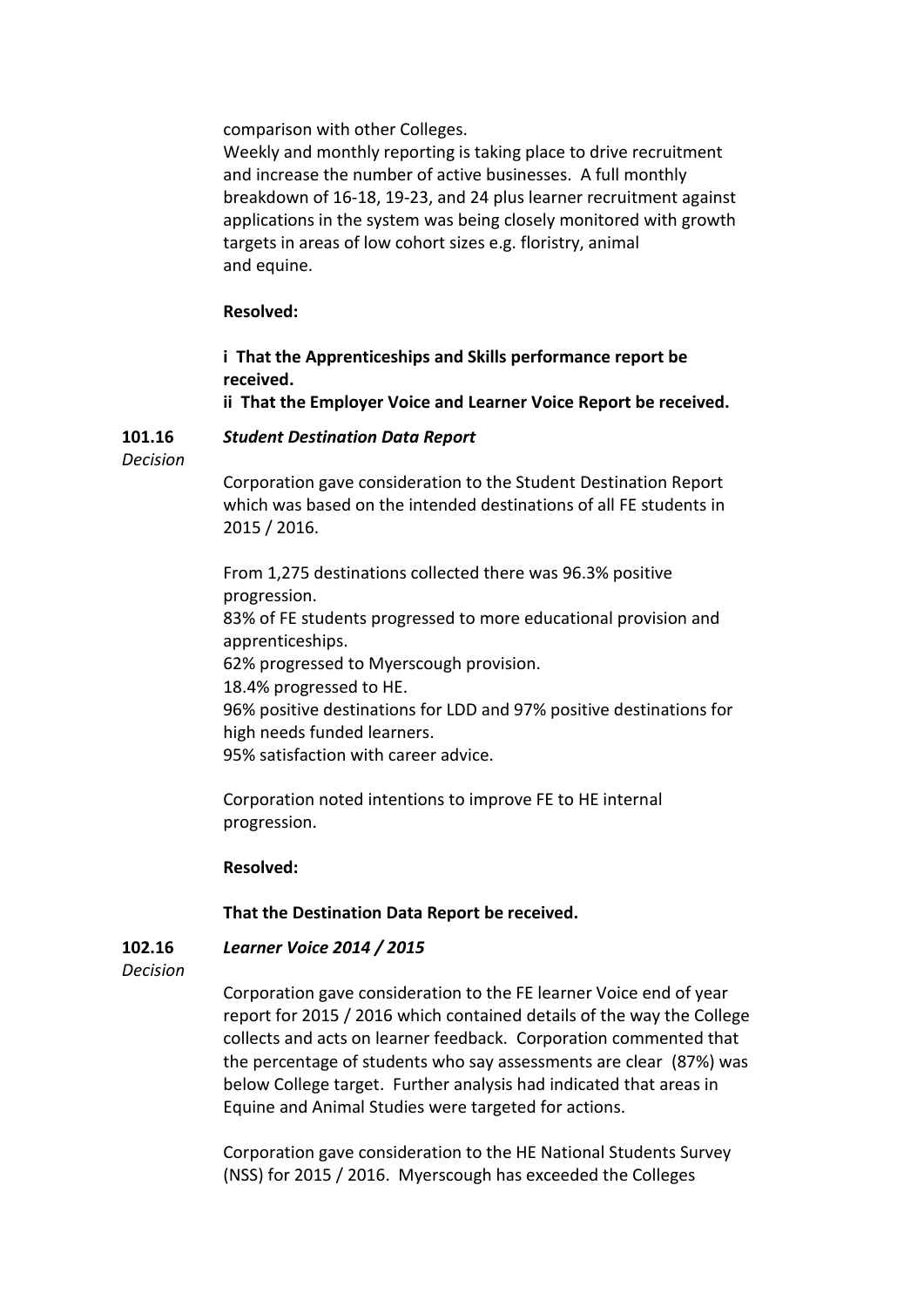average performance in all categories but aimed for top quartile of all providers (including all Universities). Myerscough achieved this for the assessment of student work.

## **Resolved:**

# **That the Learner Voice Report 2015 / 16 be received.**

#### **103.16** *Complaints - Annual Report*

## *Decision*

Corporation gave consideration to the report on the formal complaints received by the College during the last academic year broken down by area. The report indicated which complaints were justified, part justified or not justified. Corporation sought clarity on the reporting of complaints and how they were tracked. There had been a policy review. Complaints of a lesser degree were dealt with by the relevant Department. In addition some categories of dissatisfaction were dealt with through specific procedures, for example, appeals against assessment decisions and appeals relating to admissions criteria.

## **Resolved:**

**That the Complaints Annual Report be received.**

#### **104.16** *Decision Annual Report on Continuing Professional Development for 2015 / 2016*

Corporation gave consideration to the Annual Report on Continuing Professional Development for 2015 / 2016. The programme from October to December 2016 was included for information.

The report identified strengths in the College's processes and CPD as well as key areas for improvement to enhance processes and systems.

Internal customer satisfaction survey results indicated a significant upward trend in staff satisfaction.

Corporation noted the variety of CPD offered and that there had been investment around wellbeing.

## **Resolved:**

**That the Annual Report on Continuing Professional Development for 2015 / 2016 be received.**